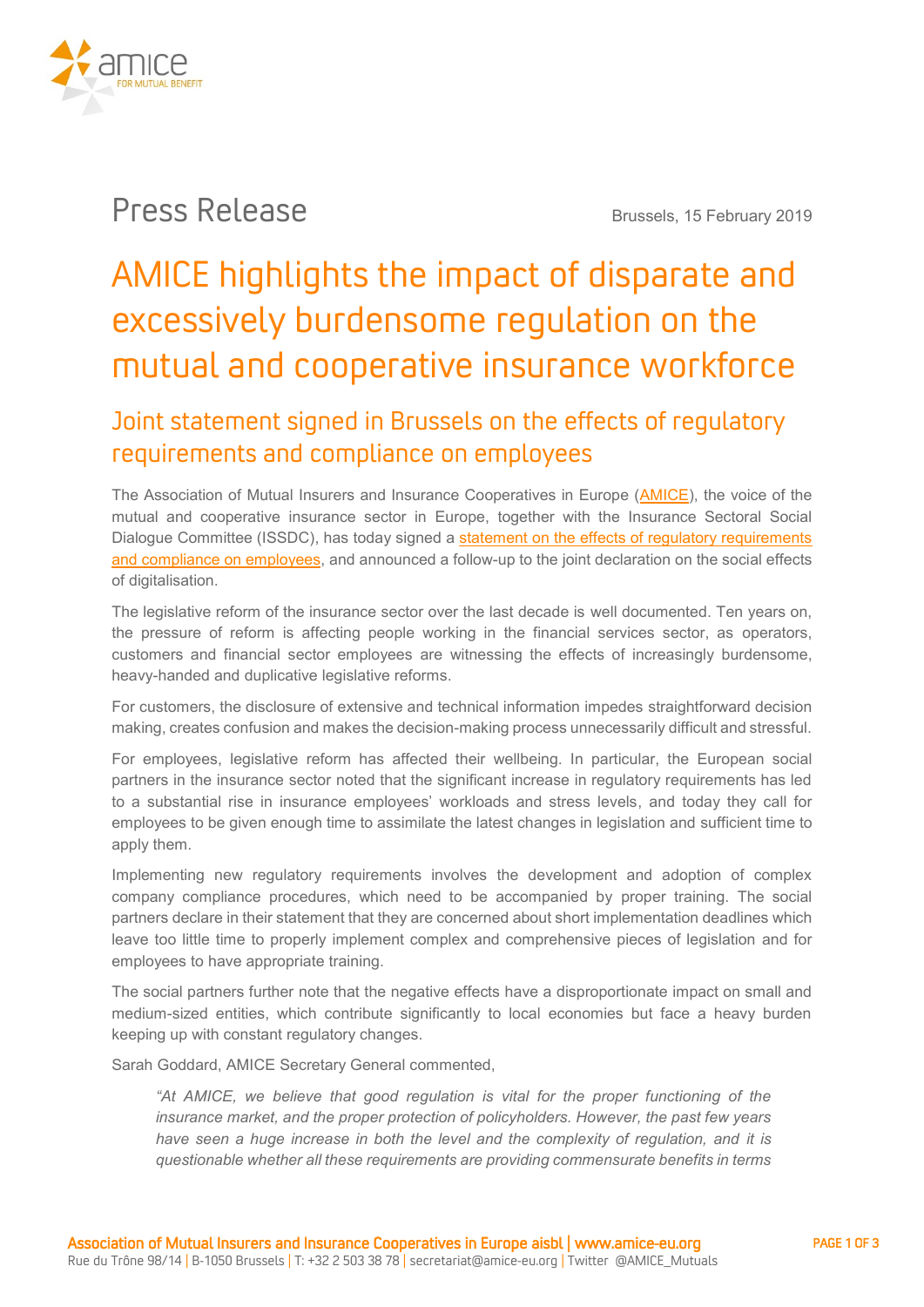

*of policyholder protection and market stability – particularly when you see the disproportionate burden on smaller insurers."*

#### **She continued,**

*"The pressure on people working in the financial services industry on understanding and implementing such wide-ranging and complicated regulatory requirements has taken a significant toll. It is important to remember that insurance is ultimately a people business, and that we have a responsibility to ensure that all employees are protected from undue stress."*

**In addition to the statement on the effects of regulatory requirements and compliance on employees, the Insurance Sectoral Social Dialogue Committee (ISSDC) has issued a follow-up to build on the [declaration on the social effects of digitalisation](https://www.amice-eu.org/userfiles/file/ISSDC_Joint_declaration_social_effects_digitalisation_2016-10-12_en.pdf) signed in October 2016. This follow-up looks to respond to the recent and increasingly rapid development of digitalisation. It seeks to frame further common measures across all participating organisations and their members to ensure long-term employability of the mutual and cooperative insurance workforce.**

**The [follow-up to the joint declaration on the social effects of digitalisation](https://www.amice-eu.org/userfiles/file/2019-02-15_SSDC_Insurance_follow-up_declaration_digitalisation_final.pdf) comprises four key additional themes.**

#### **DECLARATION FOLLOW-UP: ADDITIONAL THEMES<sup>1</sup>**

- **Further training as a key**
- **Time and place of work**
- **Dealing in a social way with the digital structural change**
- **Employees' representatives in the digital age**

**The declaration aims to safeguard jobs and the employability of employees; improve the work-life balance of employees; encourage the adoption of all appropriate digital communication channels; and underline the need for continuous training to be provided by insurance companies and the importance of employees' willingness to undertake such training.**

**The full documents are available from the [AMICE Secretariat](mailto:secretariat@amice-eu.org) or via the [AMICE website.](https://www.amice-eu.org/Social_Dialogue.aspx)**

**To continue building on the work already achieved, the European social partners in insurance will monitor the development of employment in the sector on a yearly basis, taking due account of existing statistics.**

**\*\*\***

#### **For further information, please contact:**

1

| Amanda Burton                      | Sarah Goddard               |
|------------------------------------|-----------------------------|
| <b>Director</b>                    | <b>Secretary General</b>    |
| <b>Green Shoots Communications</b> | AMICE                       |
| T: +44 (0)20 7739 9010             | $T: +3226095641$            |
| M: +44 (0)7974 428 026             | M: +353 87 131 9851         |
| E: amanda@greenshootscomms.com     | E: secretariat@amice-eu.org |

 $1$  The additional statements should be read in conjunction with the related sections of the joint declaration. The statements contained therein must be considered with the principle of proportionality (size and specific activity of the company) in mind and with the aim of achieving a level-playing field.